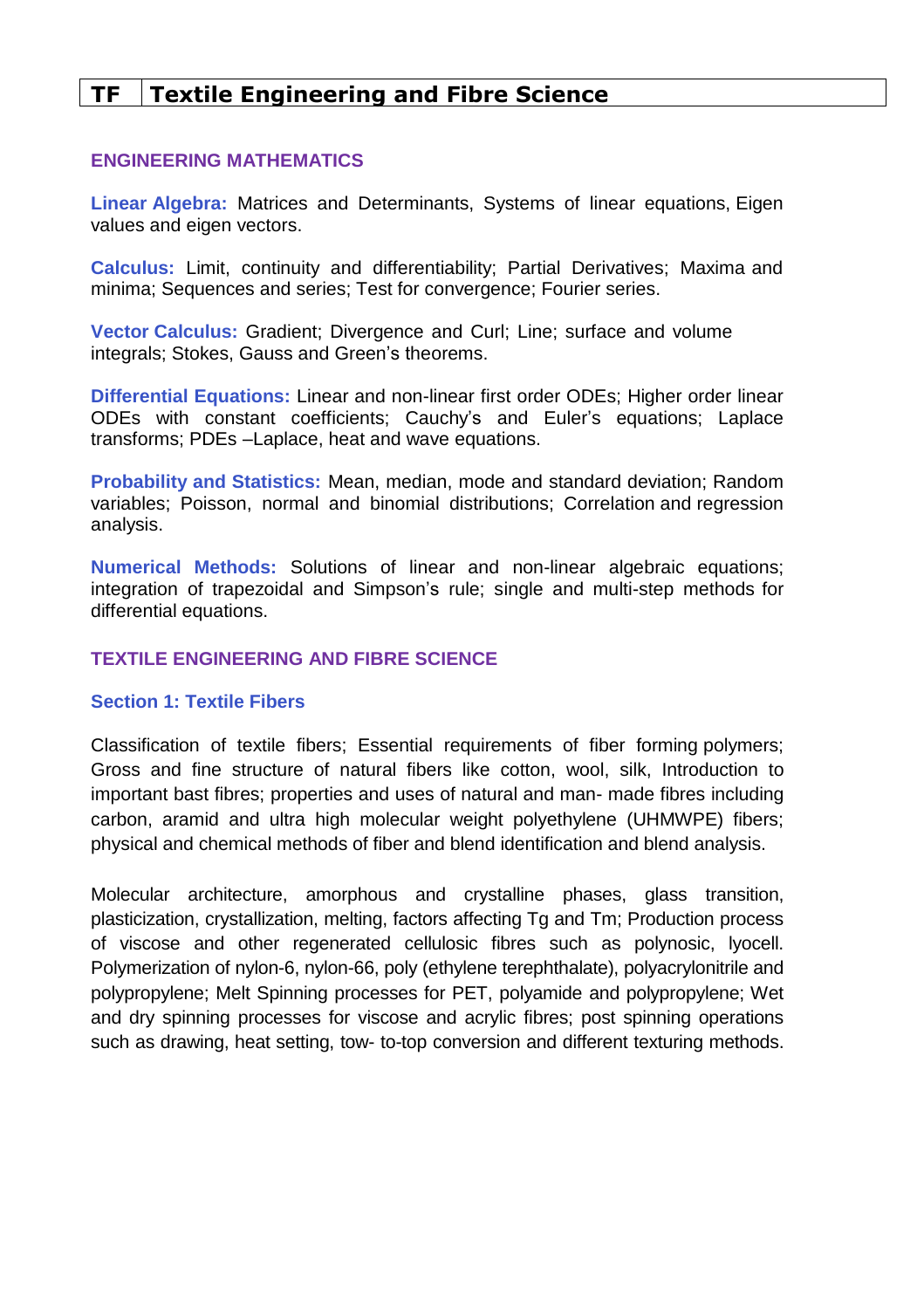Methods of investigating fibre structure e.g., Density, X-ray diffraction, birefringence, optical and electron microscopy, I.R. spectroscopy, thermal methods (DSC, DMA/TMA, TGA); structure and morphology of man-made fibres, mechanical properties of fibres, moisture sorption in fibres; fibre structure and property correlation.

## **Section 2: Yarn manufacture, Yarn structure and Properties**

Principles of opening, cleaning and mixing/blending of fibrous materials, working principle of modern opening and cleaning equipment; the technology of carding, carding of cotton and synthetic fibres; Drafting operation, roller and apron drafting principle, causes of mass irregularity introduced by drafting; roller arrangements in drafting systems; principles of cotton combing, combing cycle, mechanism and function, combing efficiency, lap preparation; recent developments in comber; Roving production, mechanism of bobbin building, roving twist; Principle of ring spinning, forces acting on yarn and traveler, ring

& traveler designs, mechanism of cop formation, causes of end breakages; Working principle of ring doubler and two for one twister, single and folded yarn twist, properties of double yarns, production of core spun yarn; Principles of compact, rotor, air jet, air vortex, core, wrap, twist less and friction spinning.

Yarn contraction, yarn diameter, specific volume & packing coefficient; Twist factor, twist strength relationship in spun yarns; Fibre configuration and orientation in yarn; Cause of fibre migration and its estimation; Irregularity index; Structure property relationship of compact ring, rotor, air-jet and friction spun yarns.

## **Section 3: Fabric manufacture, Structure and Properties**

Principles of winding processes and machines, random, precision and step precision winding, package faults and their remedies; Yarn clearers and tensioners; Different systems of yarn splicing; Features of modern cone winding machines; Different types of warping creels; features of modern beam and sectional warping machines; Different sizing systems, sizing of spun and filament yarns, sizing machines; Principles of pirn winding processes and machines.

Primary and secondary motions of loom, cam design & kinematics of sley, effect of their settings and timings on fabric formation, fabric appearance and weaving performance; Dobby and jacquard shedding; Mechanics of weft insertion with shuttle, warp and weft stop motions, warp protection, weft replenishment; Principles of weft insertion systems of shuttle-less weaving machines; Principles of multiphase and circular looms.

Principles of weft and warp knitting, basic weft and warp knitted structures; Classification, production, properties and application of nonwoven fabrics, principle of web formation & bonding.